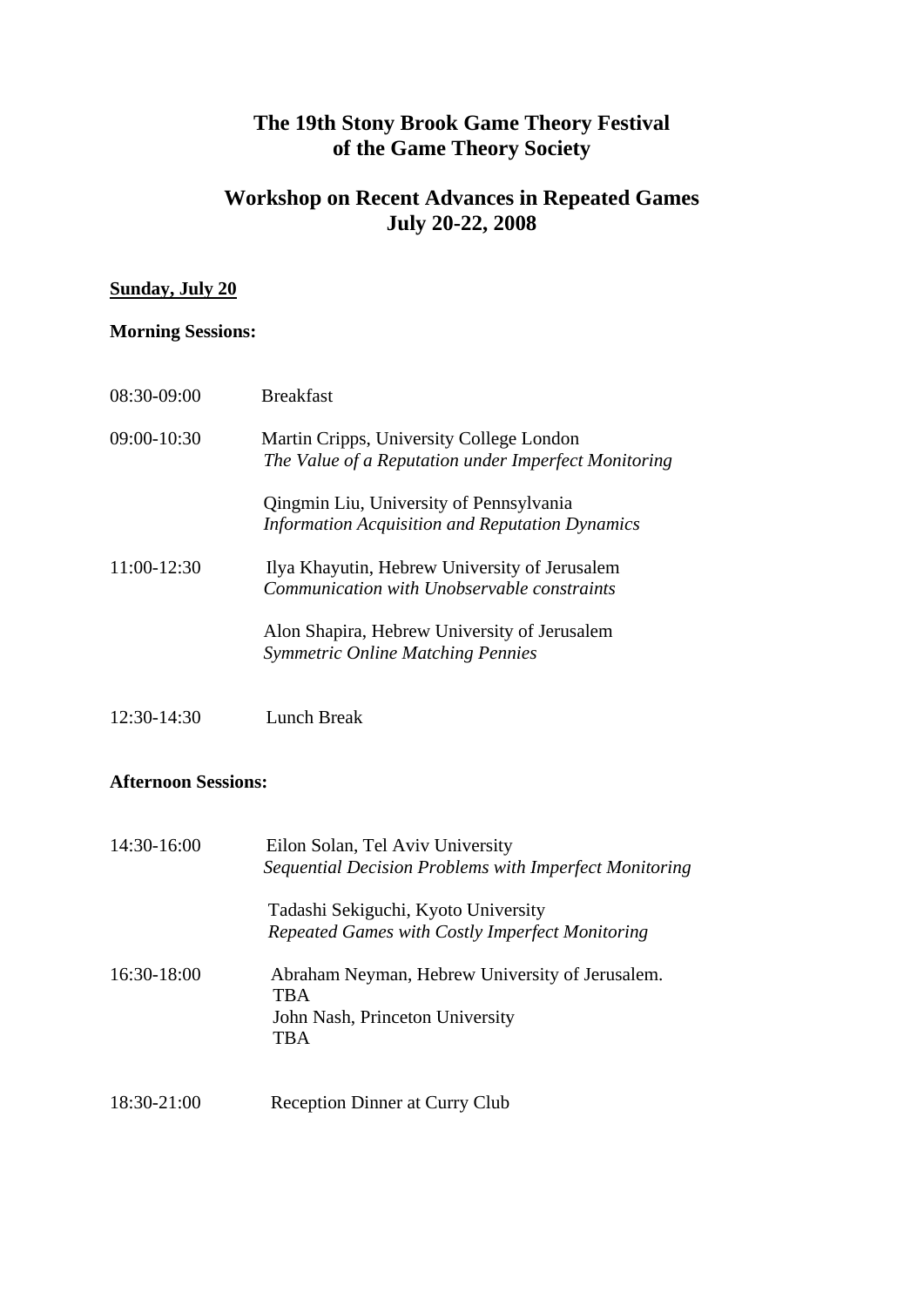# **Monday, July 21**

# **Morning Sessions:**

| 08:30-09:00 | <b>Breakfast</b>                                                                                                  |
|-------------|-------------------------------------------------------------------------------------------------------------------|
| 09:00-10:30 | George Mailath, University of Pennsylvania<br>Folk Theorems with Bounded Recall under (Almost) Perfect Monitoring |
|             | Stefano Lovo, HEC Paris<br>Belief-free Equilibria in Games with Incomplete Information:<br>The N- Player Case     |
| 11:00-12:30 | Tristan Tomala, HEC Paris<br>Protocols for Fault Identification in Partially Known Networks                       |
|             | Sergiu Hart, Hebrew University of Jerusalem<br>On the Optimality of Regret Matching in Repeated Games             |
| 12:30-14:30 | Lunch Break                                                                                                       |

#### **Afternoon Sessions:**

| 14:30-16:00     | David Miller, University of California, San Diego<br>A Theory of Disagreement in Repeated Games with Renegotiation |
|-----------------|--------------------------------------------------------------------------------------------------------------------|
|                 | Axel Anderson, Georgetown University<br>The Durable Information Monopolist                                         |
| 16:30-18:00     | Drew Fudenberg, Harvard University<br>Repeated Games with Frequent Signals                                         |
|                 | V Bhaskar, University College London<br><b>Purification and Finite Memory in Repeated Games</b>                    |
| $19:00 - 21:00$ | Reception Dinner at Three Village Inn                                                                              |